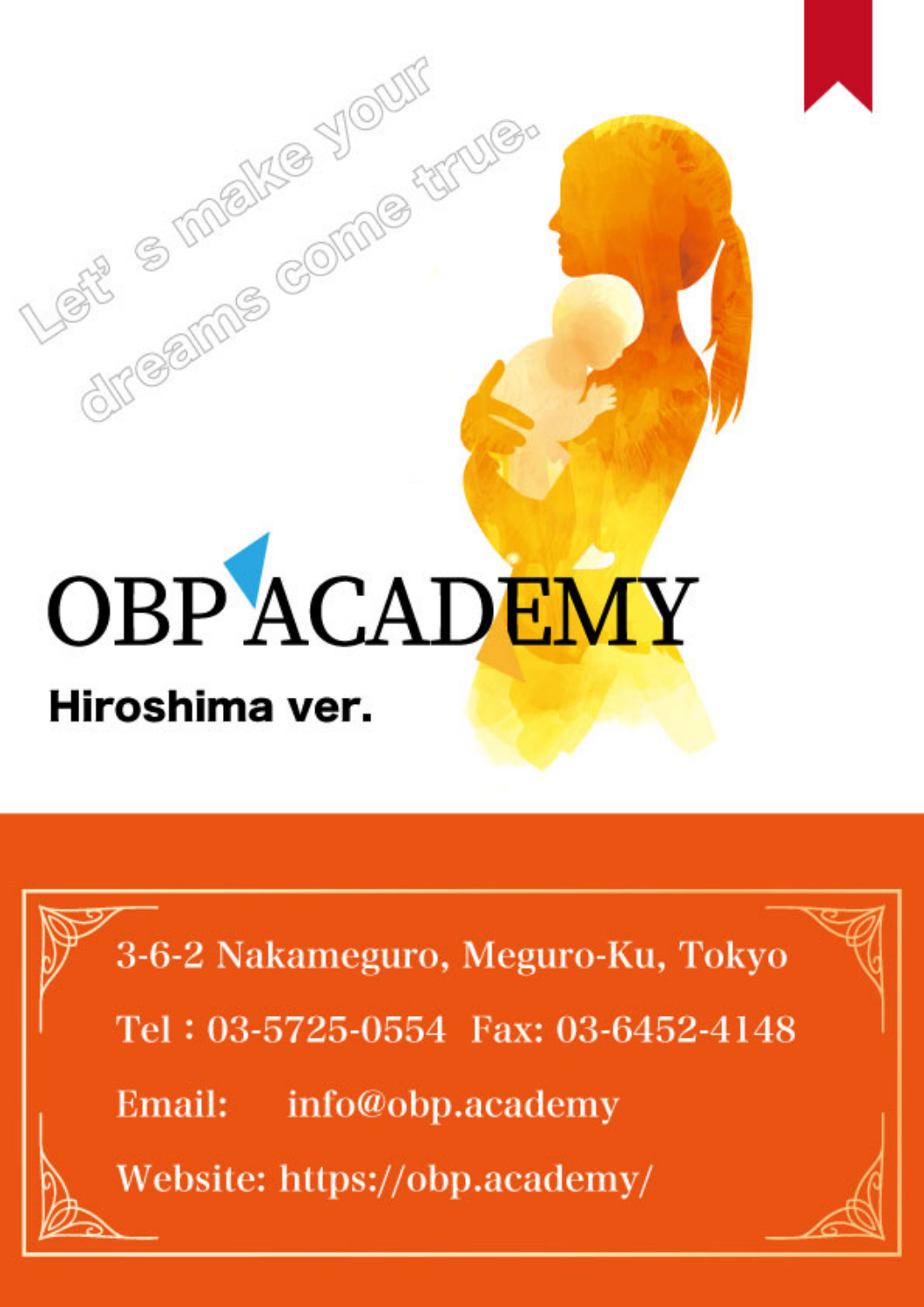# 令和4年度 広島県子育て支援員研修 れ い わ ねん どー ひろしまけん こ そだーーーし えんいんけんしゅう Reiwa 4(2022) Hiroshima Kosodate Sien-in Training

# 募 集 要 項 ぼ しゅうようこう

# Recruitment Guideline

## 1.目的 Purpose もくてき

県内において子育て支援の仕事に関心を持ち、子育て支援分野の各事 業 等に 従 事することを希望する方に対し、多様 けん ない こそだ しえん しごと かんしん も こ そだ ‐ し えんぶん や‐ かく じ ぎょうとう ‐ じゅう じ き ぼう かた たい た よう な子育て支援分野に関して必要となる知識や技能等を 修 得するための子育て支援員研 修 を実施し、これらの支援の担 こ そだ しえんぶん や かん ひつよう ちしき ぎのうとう しゅうとく しょうく こそだ しえんいんけんしゅう じっし し えん にな い手となる子育て支援員の資質の確保を図ります。 て こそだ しえんいん ししつ かくほ はか ほんけんしゅう しゅうりょう かた じゅこうじょうきょう かく にん うえ つう よう しゅうりょうしょう ひろしまけん こう ふ

本研修 を修 了 された方には、受講状 況 を確認の上、全国で通用する修 了 証 が広島県から交付されます。

We will carry out Kosodate Sien-in training to secure the qualified Kosodate Sien-in with the knowledge and skills necessary for those who are interested in child-rearing support work in the prefecture and wish to engage in the childrearing support field, child-rearing support for various child-rearing support fields.

Those who have completed this training will be issued a certificate of completion that is valid nationwide after confirming the attendance status.

| ぼ しゅう<br>募集コース名                                           |                                                  | がいよう<br>概要                                                                                                                                                                                                                                                                                                                                                                                                                                                                                                                                                                                                                                              |  |
|-----------------------------------------------------------|--------------------------------------------------|---------------------------------------------------------------------------------------------------------------------------------------------------------------------------------------------------------------------------------------------------------------------------------------------------------------------------------------------------------------------------------------------------------------------------------------------------------------------------------------------------------------------------------------------------------------------------------------------------------------------------------------------------------|--|
| Recruitment course name                                   |                                                  | Overview                                                                                                                                                                                                                                                                                                                                                                                                                                                                                                                                                                                                                                                |  |
| ちぃきほいく<br>地域保育<br>コース<br>Community<br>childcare<br>course | 地域型保育事業<br>Community based<br>childcare business | しょう き ぼ<br>ほいく<br>ic A<br>ていきょう<br>じ ぎょう<br>小規模保育(6 人~19 人までの小規模な保育を提供する事業)、家<br>(家庭的保育者の居宅等において 5 人以下の乳幼児を保育<br>庭的保育<br> する事業)、事業所内保育(企業が主として従業員への仕事と子育て<br> の両立支援策として保育を提供する事業)に従事を希望する方を対 <br>象としたコース。<br>This course is mainly for those who wish to engage in childcare such<br>as, small-scale childcare (a business that provides small-scale childcare<br>for 6 to 19 people), home-based childcare (a business that raises<br>infants of 5 or less at the home of a home-based childcare worker), in-<br>house childcare (a business that provides childcare as a company to<br>support the balance between work and childcare for employees). |  |

#### 2.子 育 て支 援 員 研 修 Kosodate Sien-in Training こ そ だ し えんいんけんしゅう

### 3.日 程 ・会 場 ・講 義 時 間 Schedule / Venue / Lecture time にってい かいじょう こうぎ じかん

※新型コロナウイルスの感染防止策として、状 況 に応じて研 修 が 中 止になる場合や、会 場 が変更となる場合、 しん がた かんせんぼう し さく じょうきょう おう けんしゅう ちゅうし ば あい かい じょう へん こう ば あい 受 講 人 数 の 調 整 をする場 合 がありますので、ご 了 承 ください。 じゅこうにんずう ちょうせい ばあい りょうしょう

※また、新型コロナウイルスの感染防止策として、オンライン研 修 への変更を 行 う場合があります。 しん がた かんせんぼう し さく

\* Please note that as a measure to prevent infection of Covid-19, the number of participants may be adjusted if the training is canceled or the venue is changed depending on the situation.